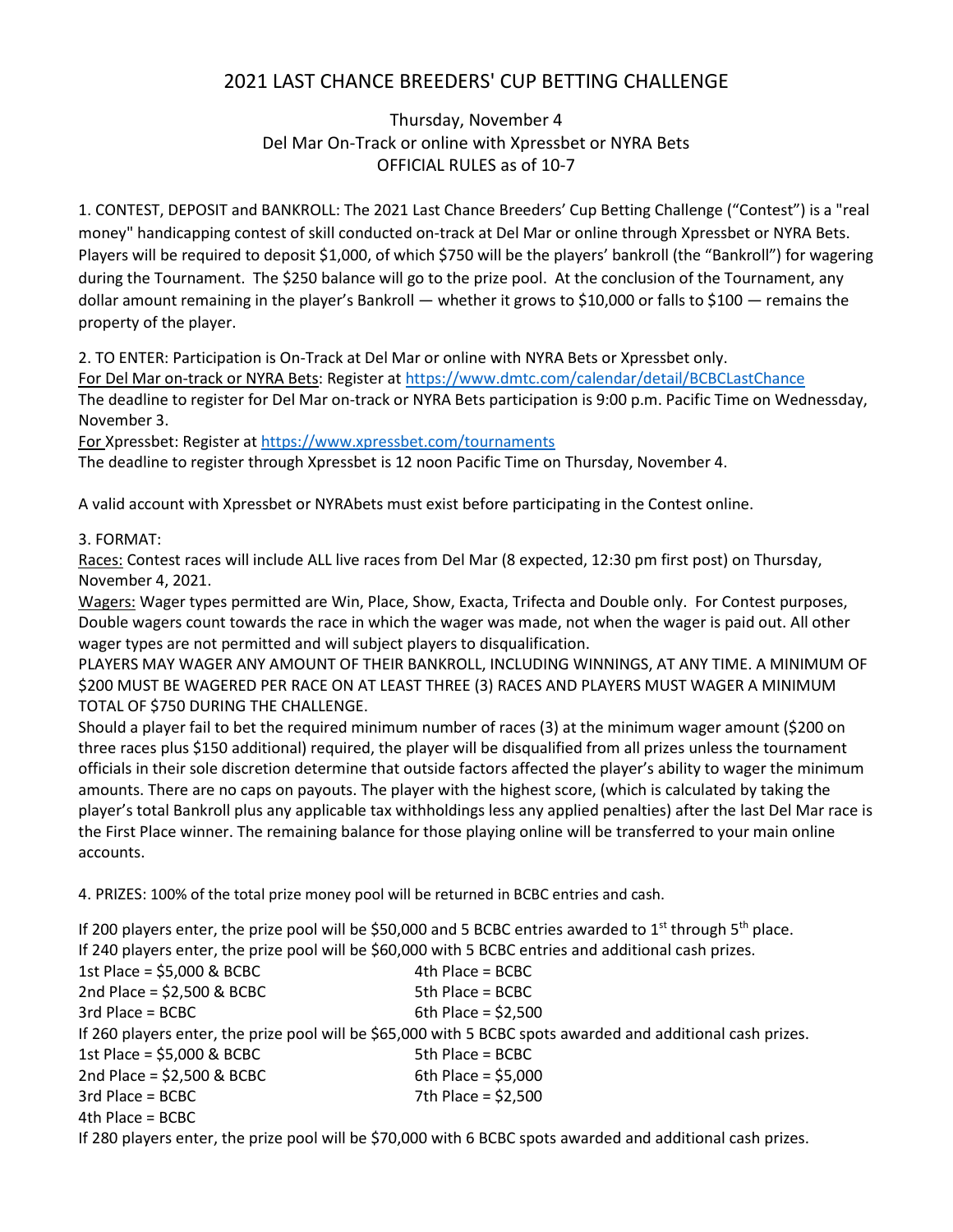$1st$  Place = \$5,000 & BCBC 5th Place = BCBC  $2nd$  Place = \$2,500 & BCBC 6th Place = BCBC 3rd Place = BCBC 7th Place = \$2,500  $4th$  Place = BCBC If 300 players enter, the prize pool will be \$75,000 with 6 BCBC spots awarded and additional cash prizes.  $1st$  Place = \$8,000 & BCBC 5th Place = BCBC  $2nd$  Place = \$4,000 & BCBC 6th Place = BCBC  $3rd$  Place = BCBC  $7th$  Place = \$3,000 4th Place = BCBC

Cash Prizes will be scaled \$250 per entry up or down proportionately based on the above prizes and final number of entries. Final prizes will be confirmed and distributed to participants at the beginning of the Contest.

Breeders' Cup Betting Challenge (BCBC): 2021 BCBC November 5 & 6 entries to be awarded. Please note that the BCBC entries are fully transferable to another person. There is no cash option or other alternative to the BCBC entry.

## 5. ACCOUNT WAGERING:

On-track: Each participant at Del Mar will be issued an account-wagering card to be used to make all Contest wagers. This card contains the "real money" bankroll of \$750. Upon receipt, participants should test the card in self-service machines (or as directed) to become familiar with placing wagers and ensure the card is working properly. All Contest wagers may be placed through any self-service machine throughout Del Mar. Wagers will not be accepted through mutuel tellers. If a player loses his/her card or the card is not working, the player is responsible for immediately reporting the issue to Contest officials so they may resolve the problem. Players must make only Contest wagers on this card.

Online: Each participant online will receive an account and password for Contest play on their ADW account. ADW online participants will place wagers through their assigned Contest account as directed by the respective ADW.

Players must place all wagers personally. No person shall directly or indirectly act as an intermediary, transmitter or agent in placing wagers for the player, unless authorized by Contest Officials. All official track rulings will apply to wagers placed in the Contest except as otherwise stipulated. The Contest will be based on the official placement and mutuel prices at Del Mar. It is the player's responsibility to check his or her wagering history.

6. TAXES AND WITHHOLDING: For any wager that triggers tax withholding, the withholding amount will be automatically deducted from the player's bankroll. For Challenge scoring purposes, withholding is added back into the player's score. Liability for any and all federal or state taxes is solely the responsibility of prize winners. Without a valid taxpayer identification number (TIN), prize award payouts will be subject to backup withholdings of 30%. A California tax withholding of 7% may apply to cash prize winners residing outside of California when the total payments or distributions is greater than \$1,500 for the calendar year.

7. SCRATCHES/NON-STARTERS: If a horse is scratched after a wager is placed, it is the player's responsibility to change his/her selection prior to the race subject to all other Contest wagering rules. If a player is unable to change his/her selection(s) due to a gate scratch or late scratch, Contest officials will rule on a case by case basis whether the scratch prohibited the player from wagering the minimum amount of races or minimum Contest total. The player may not be assessed a penalty for such particular action (but still may be subject to penalties in the future) for falling short of the rules assuming he/she had placed wagers on the specific scratched horse and those wagers would have surpassed minimum per race requirements. No penalties will be assessed on wagers involving any horses ruled as non-starters by stewards.

8. TIES: In the result of a tie, cash prize money will be divided equally among the players involved. If there is a tie for the last prize position that offers a BCBC entry, the player with the most money wagered during the Contest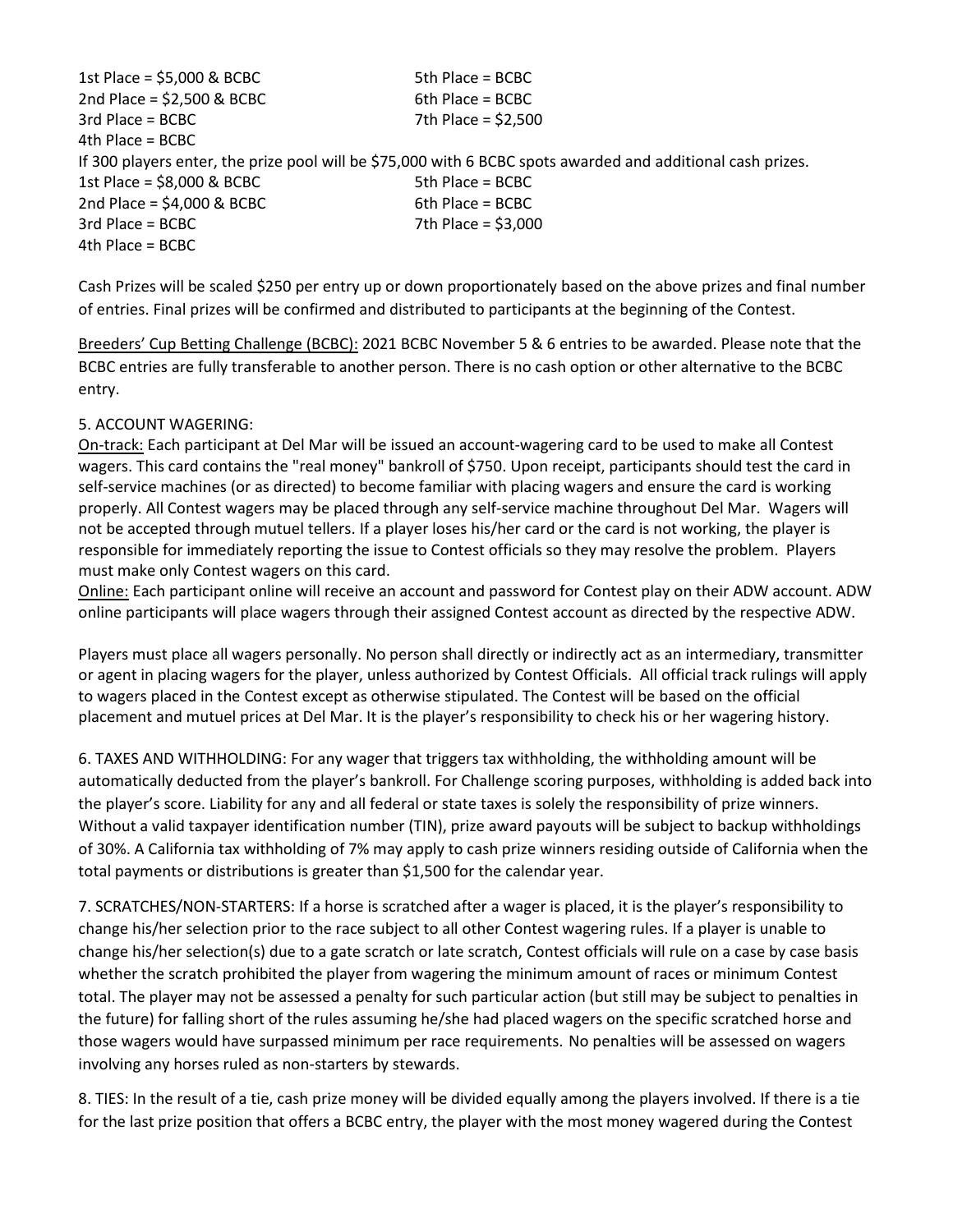will be declared the winner. If there is still a tie, the player with the most money wagered in the last race, then, most money wagered in the second to last race, etc., until a winner is declared.

9. STANDINGS: Participants will be emailed a standings link. Officials will endeavor to update the standings shortly after each race but various issues could delay the process. All standings are unofficial until the final results are audited and posted. Players are encouraged to maintain an accurate record of their wagers and scoring**.**

10. AGE INELIGIBILITY / DISCLOSURE: Players must be at least 18 years of age to participate in the Tournament.

The following are ineligible to participate in this contest: (i) licensed trainers and (ii) employees of Breeders' Cup Limited, DMTC, AmTote, Xpressbet.com, NYRABets.com or employees of any other ADW that participates as a provider.

In races involving horse owners with a horse in any contest race, the horse owners must wager according to the California Horse Racing Board rules. No owner, authorized agent or trainer having a horse entered in a race shall wager on, or include in any wager, any other horse competing in such races to finish first regardless of whether such wager is "exotic" or "conventional".

11. AFFIDAVITS: Affidavits confirming compliance of all Contest rules will be required of all players. All players acknowledge that if they enter the Contest under a fraudulent name and/or Social Security number, they will be immediately disqualified from this and all future contests held by DMTC. Positive identification is required of all prizewinners.

12. JUDGING AND DISPUTES: Each participant acknowledges and expressly agrees that Contest Officials shall have the sole and exclusive right to interpret all questions and conditions in regard to the Contest and all decisions of shall be final and binding and by entering each participant waives and forever relinquishes any and all claims for damage or recourse of any kind or nature whatsoever, whether legal, equitable or otherwise. Contest Officials reserve the right to amend the rules and change, alter or cancel the Contest at any time for any reason or no reason without prior notice. If for any reason there is a cancellation of races, the contest may be based on the races completed during the event or substitute races may be assigned by Contest Officials. Contestants shall play a maximum of two entries. All players must make their own selections independently of every other player in the contest. Collusion of entries between horse players is prohibited, as is any attempt to manipulate the results. Participants are prohibited from (1) coordinating their selections with other players, such as two or more players coordinating multiple bankrolls wagering on one particular race and covering several different horses in a pattern that would be viewed as an unfair advantage, (2) sharing the risk of losing amongst different entries of different players and (3) playing the same picks across entries amongst different players and coordinating wagers across different players. If Contest Officials conclude, in their sole and absolute discretion: (1) a player engaged in or attempted to engage in any act that compromises or could compromise the competitive integrity of the Challenge; (2) tampered with or attempted to tamper with the betting process and/or operation of the Challenge or any player; (3) acted in an unsportsmanlike manner or with the intent to annoy, abuse, threaten, coerce or harass any other player, then such player will be disqualified. Players with two entries are permitted to play the entries in their own names in any way they wish.

13. RELEASE AND WAIVER OF LIABILITY**:** By participating in the Contest, participants agree to release, defend, indemnify and hold harmless each of Del Mar and Breeders' Cup Limited and each of their respective corporate affiliates, advertising and promotion agencies, directors, officers, employees, representatives and agents (collectively, the "Released Parties") from and against any and all liability claims or actions of any kind whatsoever (however named or described) for injuries, death, damages or losses to persons and property which may be sustained in connection with: (i) your participation in the Challenge; and (ii) the receipt, use or misuse of any prizes awarded in connection therewith, or while preparing for, participating in, and/or traveling to any Contestrelated activity, including those damages caused by any Released Party's own negligence. Del Mar and Breeders' Cup Limited expressly disclaim any responsibility or liability for injury or loss to any person or property relating to the delivery and/or subsequent use or misuse of any prizes awarded in connection with the Contest. In